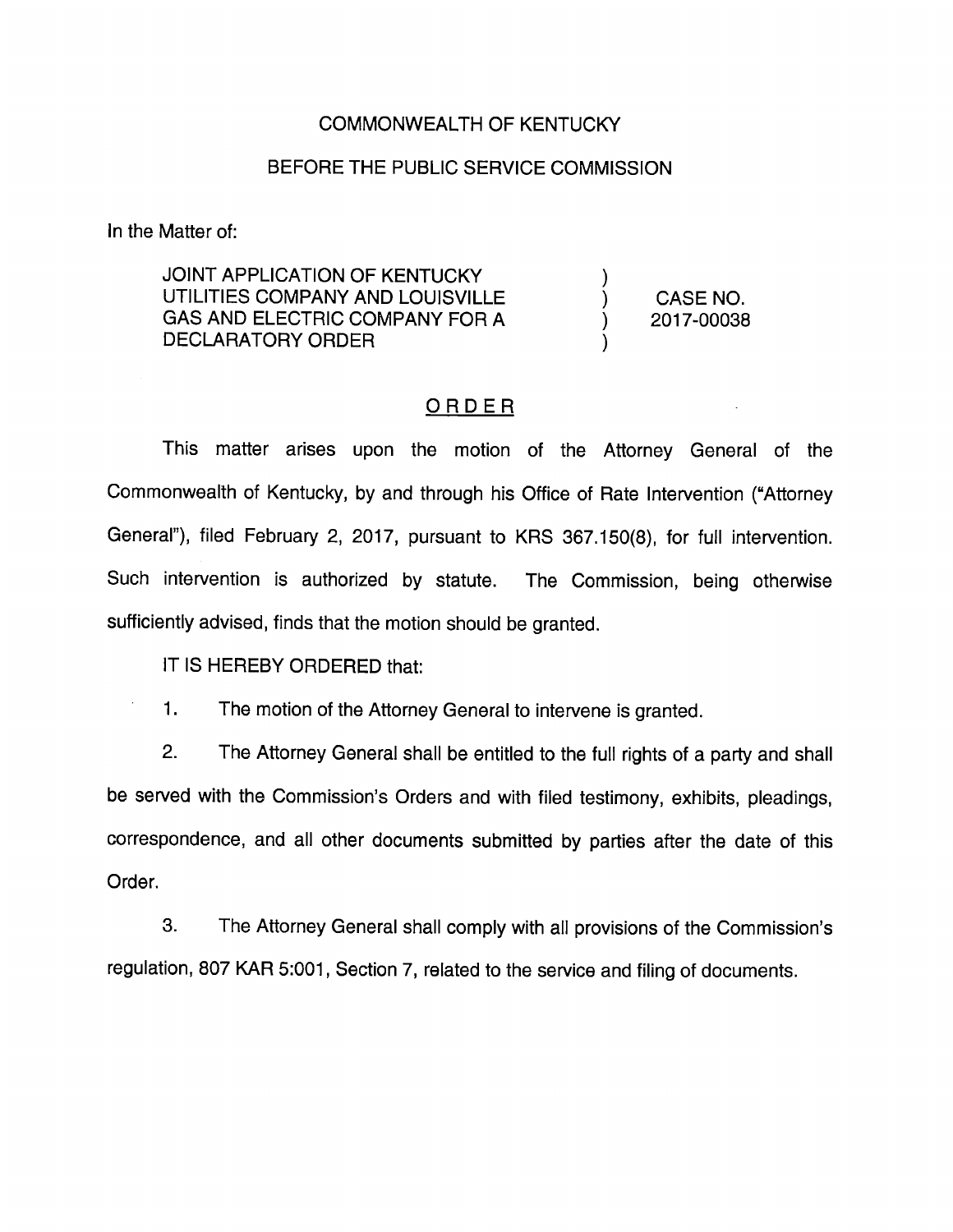4. Within seven days of entry of this Order, the Attorney General shall provide his electronic mail address to which all electronic documents issued by the Commission and other parties of record may be served upon the Attorney General in accordance with 807 KAR 5:001, Section 4(8)(b).

By the Commission



ATTEST: thems **Executive Director** 

Case No. 2017-00038